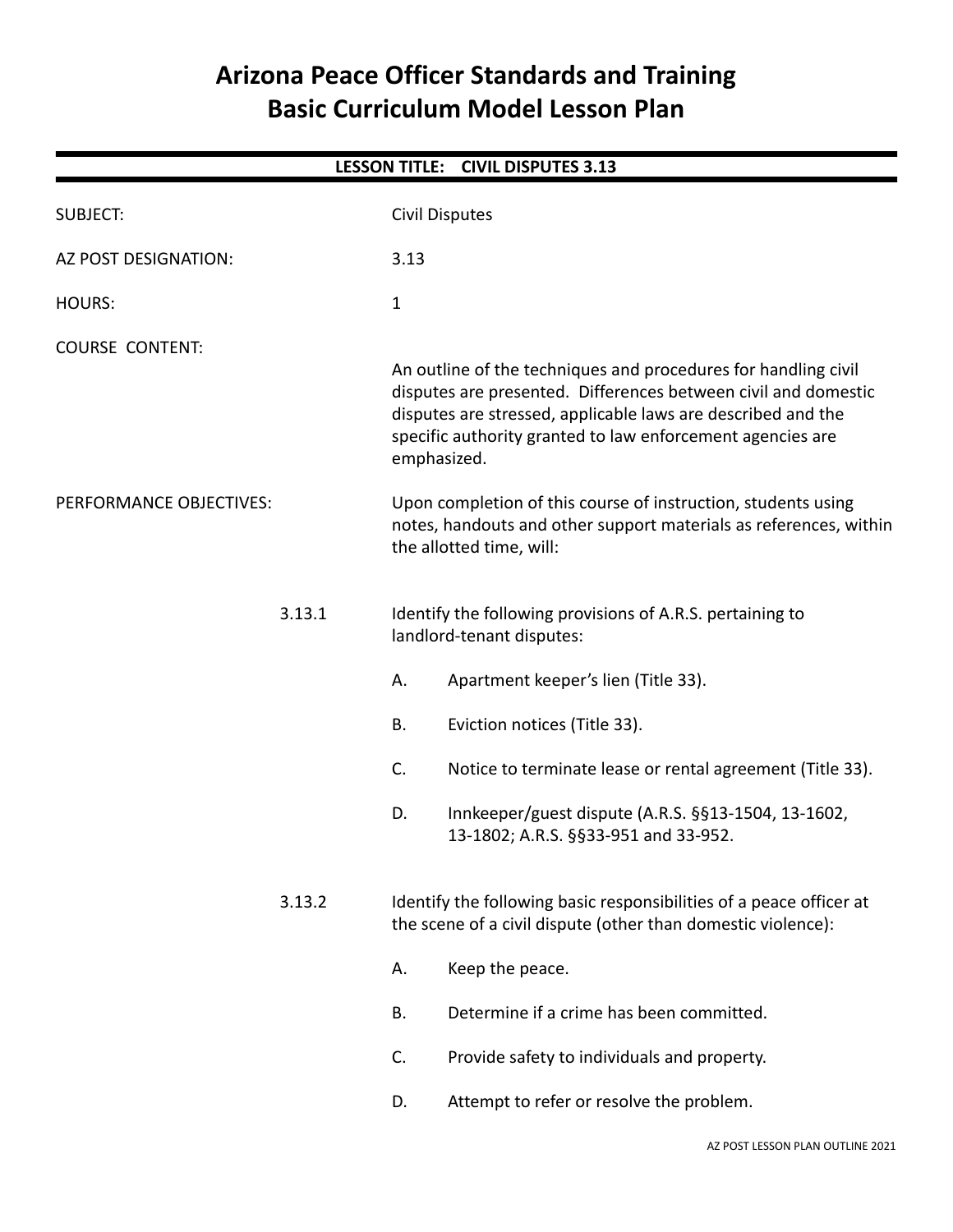| <b>LESSON TITLE:</b>                                                                                                                                                                                                                                                                                                                                                                                                                                                                                                     | <b>Civil Disputes</b>                                                                                                                                                                                                                                   | PAGE: 2                                                  |                                                                                                                                                                                                                                                                                                                              |
|--------------------------------------------------------------------------------------------------------------------------------------------------------------------------------------------------------------------------------------------------------------------------------------------------------------------------------------------------------------------------------------------------------------------------------------------------------------------------------------------------------------------------|---------------------------------------------------------------------------------------------------------------------------------------------------------------------------------------------------------------------------------------------------------|----------------------------------------------------------|------------------------------------------------------------------------------------------------------------------------------------------------------------------------------------------------------------------------------------------------------------------------------------------------------------------------------|
|                                                                                                                                                                                                                                                                                                                                                                                                                                                                                                                          | Ε.                                                                                                                                                                                                                                                      | Be tactful.                                              |                                                                                                                                                                                                                                                                                                                              |
|                                                                                                                                                                                                                                                                                                                                                                                                                                                                                                                          | F.                                                                                                                                                                                                                                                      | Retain reasoning powers.                                 |                                                                                                                                                                                                                                                                                                                              |
| DATE FIRST PREPARED:                                                                                                                                                                                                                                                                                                                                                                                                                                                                                                     | February 2001                                                                                                                                                                                                                                           |                                                          |                                                                                                                                                                                                                                                                                                                              |
| PREPARED BY:                                                                                                                                                                                                                                                                                                                                                                                                                                                                                                             | <b>SME Committee</b>                                                                                                                                                                                                                                    |                                                          |                                                                                                                                                                                                                                                                                                                              |
| <b>REVIEWED - REVISED:</b><br><b>REVIEWED - REVISED:</b><br><b>REVIEWED - REVISED:</b><br><b>REVIEWED - REVISED:</b><br><b>REVIEWED - REVISED:</b><br><b>REVIEWED - REVISED:</b><br><b>REVIEWED - REVISED:</b><br><b>REVIEWED - REVISED:</b><br><b>REVIEWED - REVISED:</b><br><b>REVIEWED - REVISED:</b><br>REVIEWED - REVISED:<br>REVIEWED - REVISED:<br>REVIEWED - REVISED:<br>REVIEWED - REVISED:<br>REVIEWED - REVISED:<br>REVIEWED - REVISED:<br>REVIEWED - REVISED:<br>AZ POST - APPROVAL:<br>AZ POST -- APPROVAL: | <b>SME Committee</b><br><b>ALEA Instructors</b><br><b>SME Committee</b><br><b>SME Committee</b><br><b>SME Committee</b><br><b>SME Committee</b><br><b>SME Committee</b><br><b>SME Committee</b><br>AZPOST (Docx)<br><b>Richard Watling</b><br>Lori Wait | Lt. Dave Kelly, ALEA                                     | DATE: May 2002<br>DATE: August 2002<br>DATE: July 2004<br>DATE: April 2008<br>DATE: November 2009<br>DATE: May 2010<br>DATE: November 2011<br>DATE: November 2012<br>DATE: November 2014<br>DATE: November 2021<br>DATE:<br>DATE:<br>DATE:<br>DATE:<br>DATE:<br>DATE:<br>DATE:<br>DATE: November 2014<br>DATE: November 2021 |
| <b>INSTRUCTOR REFERENCES:</b>                                                                                                                                                                                                                                                                                                                                                                                                                                                                                            |                                                                                                                                                                                                                                                         | Interactive lecture and class discussion.                |                                                                                                                                                                                                                                                                                                                              |
| <b>CLASS LEVEL:</b>                                                                                                                                                                                                                                                                                                                                                                                                                                                                                                      | Student                                                                                                                                                                                                                                                 |                                                          |                                                                                                                                                                                                                                                                                                                              |
| <b>TRAINING AIDS:</b>                                                                                                                                                                                                                                                                                                                                                                                                                                                                                                    |                                                                                                                                                                                                                                                         | http://www.azleg.gov/ArizonaRevisedStatutes.asp          |                                                                                                                                                                                                                                                                                                                              |
| <b>INSTRUCTIONAL STRATEGY:</b>                                                                                                                                                                                                                                                                                                                                                                                                                                                                                           |                                                                                                                                                                                                                                                         |                                                          |                                                                                                                                                                                                                                                                                                                              |
| <b>SUCCESS CRITERIA:</b>                                                                                                                                                                                                                                                                                                                                                                                                                                                                                                 |                                                                                                                                                                                                                                                         | 70% or higher on a written, multiple-choice examination. |                                                                                                                                                                                                                                                                                                                              |
| <b>COMPUTER FILE NAME:</b>                                                                                                                                                                                                                                                                                                                                                                                                                                                                                               |                                                                                                                                                                                                                                                         | 3.13 Civil Disputes                                      |                                                                                                                                                                                                                                                                                                                              |
| DATE RELEASED TO THE SHARE FILE:                                                                                                                                                                                                                                                                                                                                                                                                                                                                                         | May 27, 2022                                                                                                                                                                                                                                            |                                                          |                                                                                                                                                                                                                                                                                                                              |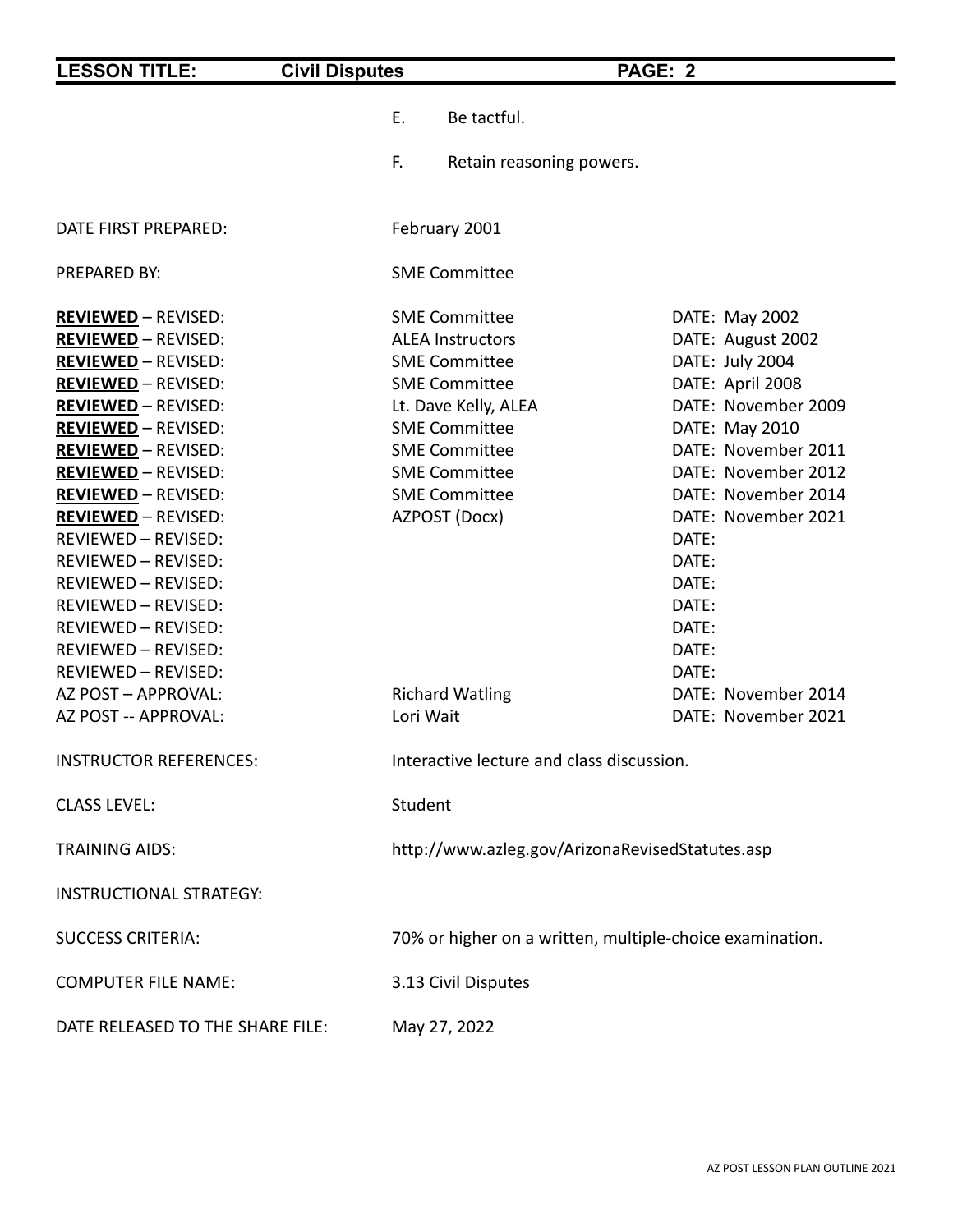# **LESSON TITLE: Civil Disputes PAGE: 3**

### **I. INTRODUCTION**

- A. Instructor (self) introduction.
- B. Preview of performance objectives.
- C. Introductory statement.
	- 1. Up to 75% of a law enforcement officer's time is not spent on enforcing the law, but in handling non-criminal situations or incidents.
	- 2. One (1) of the types of incidents that a law enforcement officer will have to face, will be civil disputes.
	- 3. Civil disputes will range from a guest at a motel/ hotel, to disputes between tenants and landlords, to serving an eviction notice on somebody.
- D. Primary purpose of a law enforcement officer is to keep the peace and prevent the injury or death of the individuals involved as well as prevent the destruction of property.

# **II. LAWS PERTAINING TO CIVIL DISPUTES**

A. Residential landlord/tenant disputes. **P. O. 3.13.1**

# 1. Residential landlord and tenant act (A.R.S. §33, Chapter 10) provides rules relating to most residential landlord/tenant relationships.

- 2. Exceptions: Fraternities/sororities, federally regulated public housing, residence at an educational/medical institution, transient occupancy, manager/custodian or occupancy under a contract for sale.
- B. Apartment-keepers lien basically, there is no such thing. A statute similar to this used to be in force. A landlord cannot put a lien on the personal property of a tenant due to non-payment of rent. **P. O. 3.13.1A**
	- 1. Eviction notices: **P. O. 3.13.1B**

- a. A.R.S. §33-1368. Non-compliance with rental agreement by tenant; failure to pay rent, utility discontinuation.
- 2. Paragraph A:
	- a. A Landlord must give written notice of acts/ omissions that broke the rental agreement and a 10-day notice to evict if breach is not remedied in 10 days after receipt of notice.
	- b. If a violation of health and safety code in A.R.S. §33-1341, the landlord may serve AZ POST LESSON PLAN OUTLINE 2021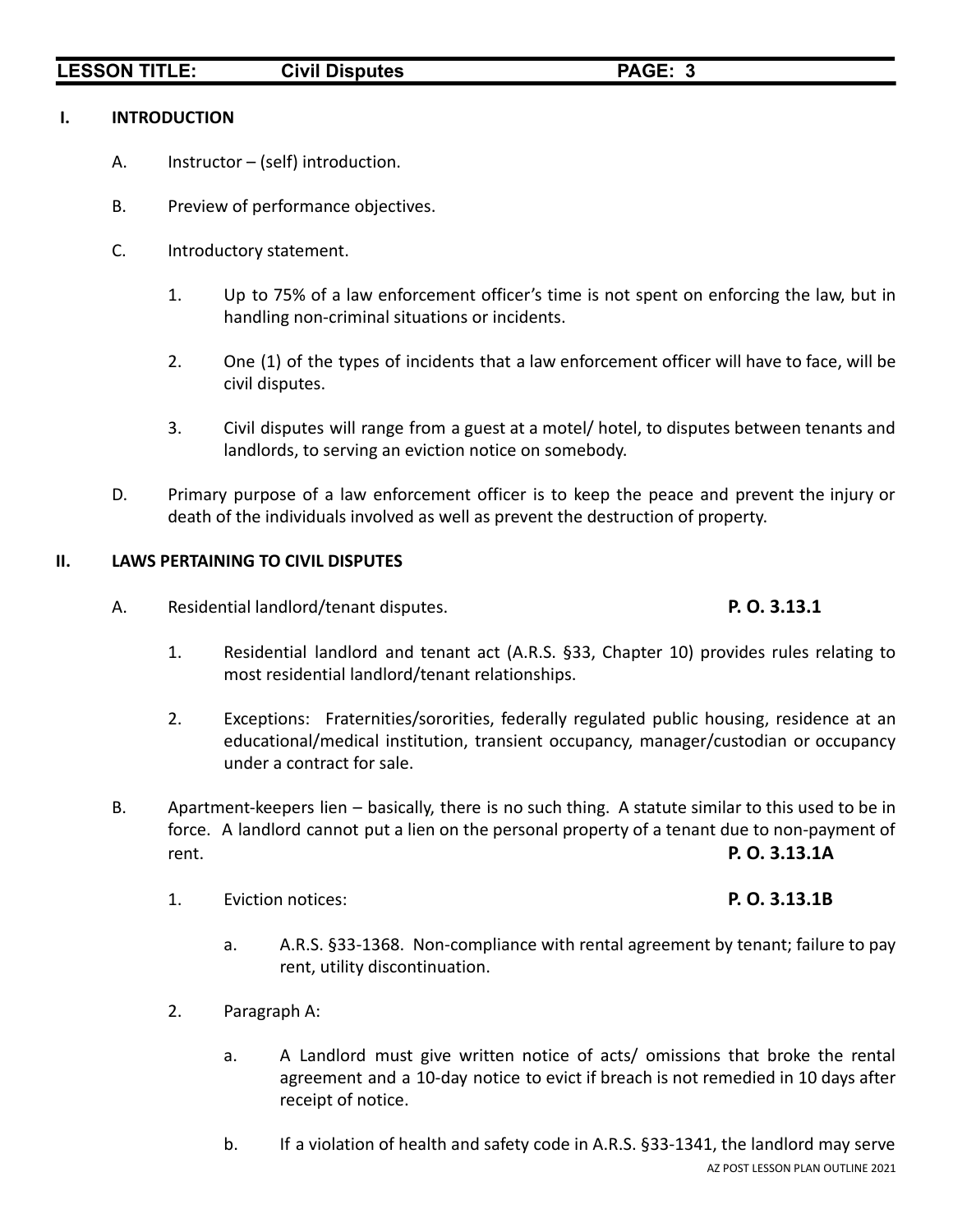## **LESSON TITLE: Civil Disputes PAGE: 4**

a five (5)-day notice to evict if breach is not remedied in five (5) days after receipt of notice.

- c. If serious bodily injury or discharge of a weapon on premises, the landlord may deliver a written notice for immediate termination.
- 3. Paragraph B:
	- a. Landlords may terminate utility services provided by the landlord following a Writ of Restitution.
- C. A.R.S. §33-1370. Abandonment; notice remedies; personal property; definition.

**P. O. 3.13.1C**

- 1. Paragraph A:
	- a. When a dwelling is abandoned according to section H, the landlord shall send a written notice by certified mail to the last known or alternate address of the tenant and post a copy on the door, or conspicuous place, on the property for five (5) days.
- 2. Paragraph B:
	- a. After five (5) days have passed, the landlord may retake the property and re-rent it. Security deposit by renter is forfeited.
- 3. Paragraph C:
	- a. Renter agreement is terminated upon being rented to someone else.
- 4. Paragraph D:
	- a. Landlords may remove the renter's personal property and send a certified letter to the last known address of rent as to the location of the property.
- 5. Paragraph E:
	- a. Ten (10) days after the landlord's declaration of abandonment and the tenant makes no reasonable effort to recover the property, the landlord may sell the property and apply the proceeds to the unpaid rent.
	- b. Any excess proceeds shall be mailed to the tenant.
- 6. Paragraph F:
	- a. For a period of 12 months, the landlord shall keep records of the unpaid rent and the sale of property as well as hold the proceeds of the sale.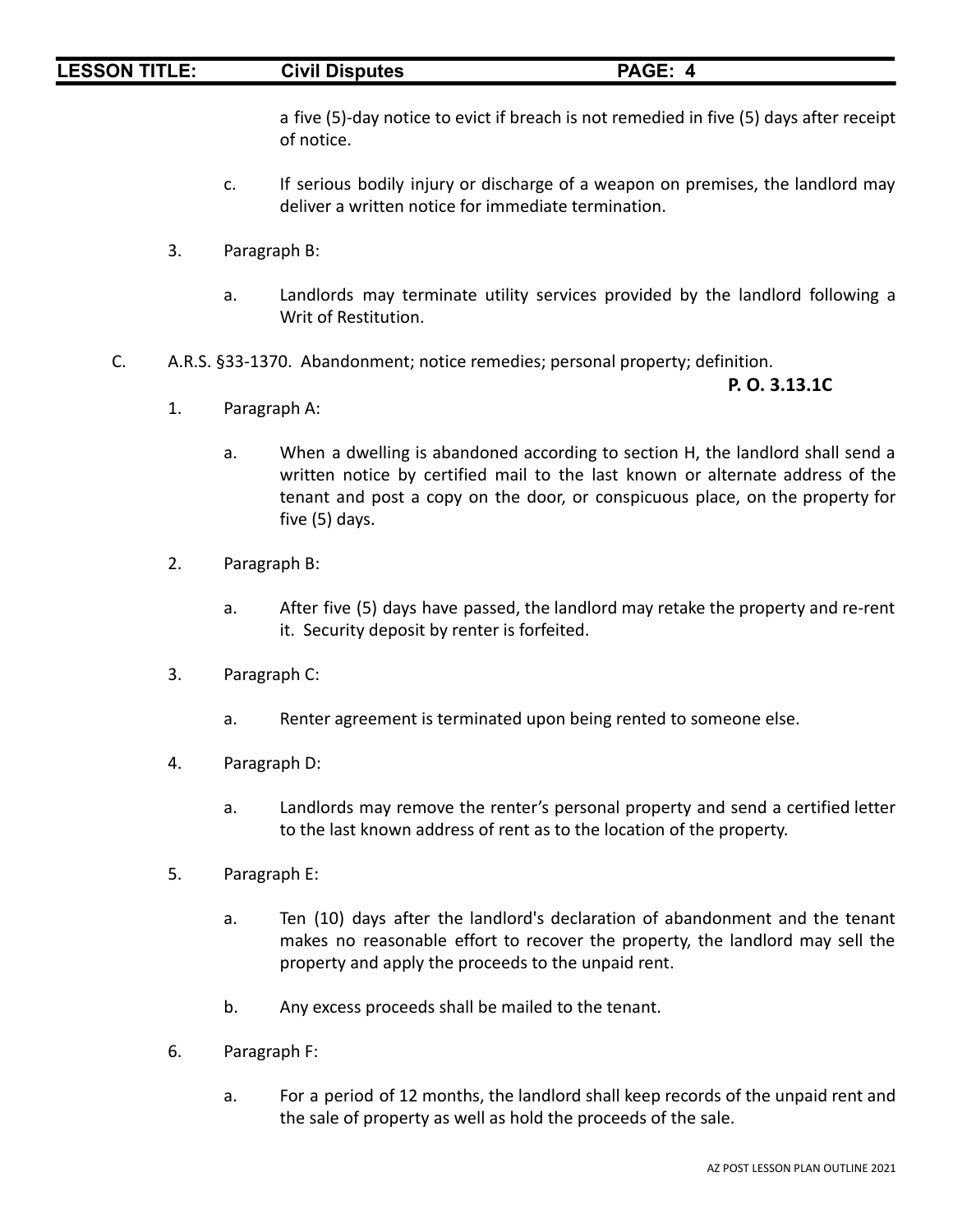# **LESSON TITLE: Civil Disputes PAGE: 5**

- 7. Paragraph G:
	- a. If the tenant notifies the landlord in writing on, or before, the date the landlord sells the property, he/she may reclaim the property within five (5) days.
	- b. To reclaim the property, the tenant must pay for the removal and storage of the property.
- D. Innkeeper/guest disputes. **P. O. 3.13.1D**

- 1. Innkeeper/guest disputes refer to the disputes and problems that are encountered at a motel/hotel.
	- a. There are several laws that pertain to these types of disputes that may be encountered.
	- b. Criminal violations include:
		- i. Issuance of bad checks.
		- ii. Criminal trespass.
		- iii. Criminal damage.
		- iv. Theft.
- 2. Remedies to the innkeeper include:
	- a. Innkeepers' liens. A.R.S. §33-951 authorizes the innkeeper to hold personal property as a lien until the bill is paid.
	- b. A.R.S. §33-952 authorizes the innkeeper to sell property at public auction in order to pay a debt after a waiting period of four (4) months.
	- c. Requirement to post innkeepers are required by law to post a copy of the innkeeper's lien statutes (A.R.S. §§33-951 and 33-952) in each room.

### **III. BASIC RESPONSIBILITIES OF A PEACE OFFICER AT THE SCENE OF A CIVIL DISPUTE**

|    |                                             | P. O. 3.13.2  |
|----|---------------------------------------------|---------------|
| А. | Keep the peace.                             | P. O. 3.13.2A |
| В. | Determine if a crime has been committed.    | P. O. 3.13.2B |
| C. | Provide safety to individuals and property. | P. O. 3.13.2C |
| D. | Attempt to refer or resolve the problem.    | P. O. 3.13.2D |